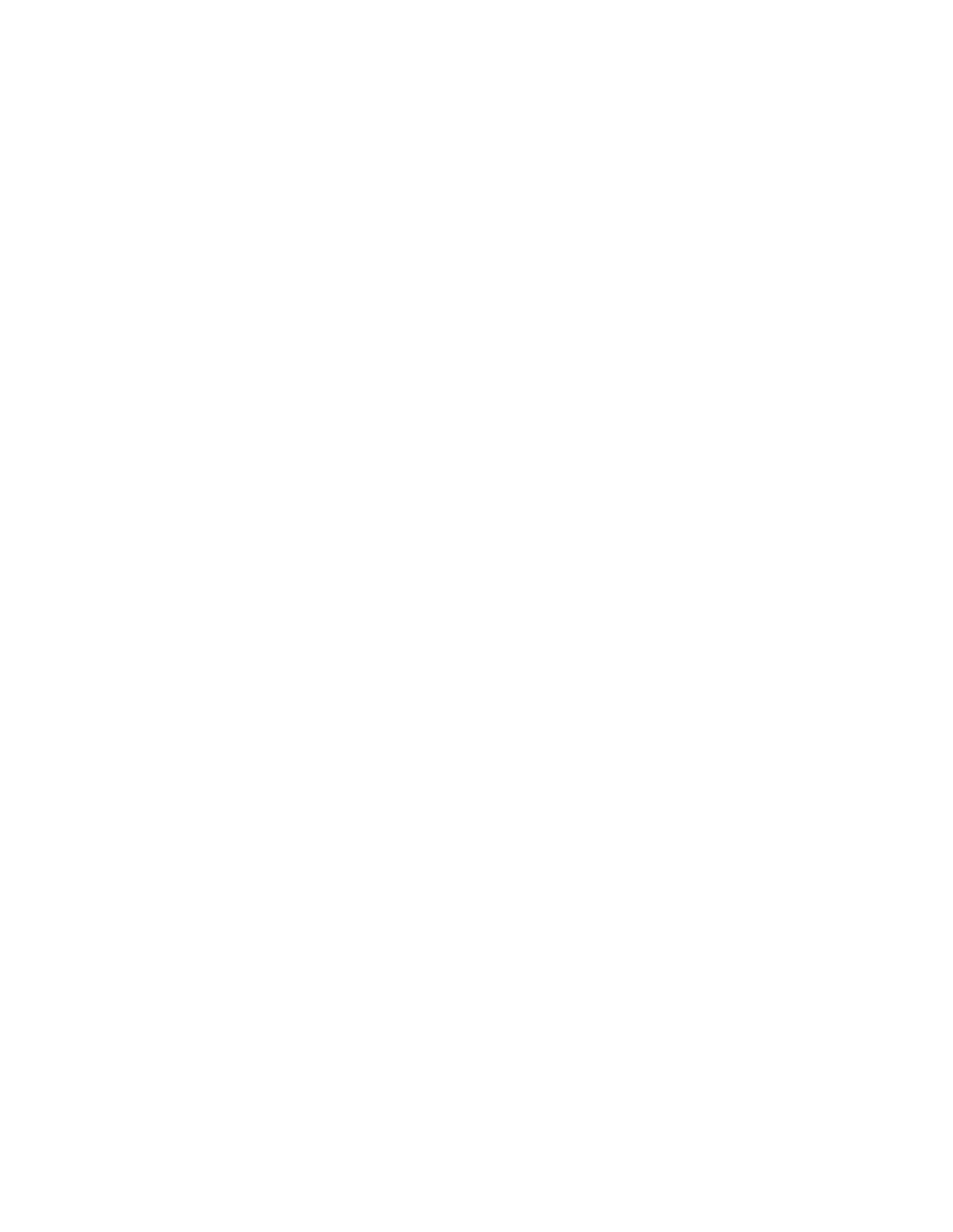#### **BURKE, Justice.**

[¶1] In 2004, Allan Krafczik executed a Warranty Deed conveying to Tanaya Morris an interest in a rental property he owned in Laramie, Wyoming. The Warranty Deed established Mr. Krafczik and Ms. Morris as owners of undivided one-half interests as joint tenants with rights of survivorship. In late 2004, Mr. Krafczik's cousin, Joseph Krafczik, and his wife, Christine Krafczik, were appointed as guardians of Mr. Krafczik. The Krafcziks<sup>1</sup> filed suit on behalf of Mr. Krafczik against Ms. Morris, claiming that she had obtained the property interest through undue influence. After a bench trial, the district court ruled in favor of Ms. Morris. The Krafcziks appealed.

[¶2] While the litigation against Ms. Morris was pending, the Krafcziks executed a Quitclaim Deed on behalf of Mr. Krafczik, purporting to convey his joint tenancy in the property in exchange for a tenancy in common, with the express purpose of terminating rights of survivorship. The Krafcziks filed, in the conservatorship case, a motion for approval of that conveyance. Upon Mr. Krafczik's death, the district court dismissed their motion. The Krafcziks also appealed that decision, and the appeals were consolidated before this Court. We will affirm the district court in both cases.

### *ISSUES*

[¶3] In the appeal of the adverse judgment on their claim of undue influence, the Krafcziks state these issues for our consideration:

> 1. On a claim of undue influence concerning an elderly landlord with Alzheimer's disease who deeds his family home to the renter of the property, did the trial court abuse its discretion in failing to find a confidential relationship between the parties?

> 2. Whether the trial court then abused its discretion in determining after trial that a confidential relationship did not exist between landlord and renter, where at the close of Plaintiffs' case the court had held that such relationship existed, and where Defendant presented no evidence to rebut

<sup>&</sup>lt;sup>1</sup> We will continue referring to Allan Krafczik as Mr. Krafczik, and to Joseph and Christine Krafczik collectively as the Krafcziks. Adding further confusion, the appeals are no longer being pursued by Joseph and Christine Krafczik as Mr. Krafczik's conservators, but following Mr. Krafczik's death, by Joseph Krafczik as administrator of his estate. To avoid confusion, however, we will continue to refer to the Appellant as the Krafcziks.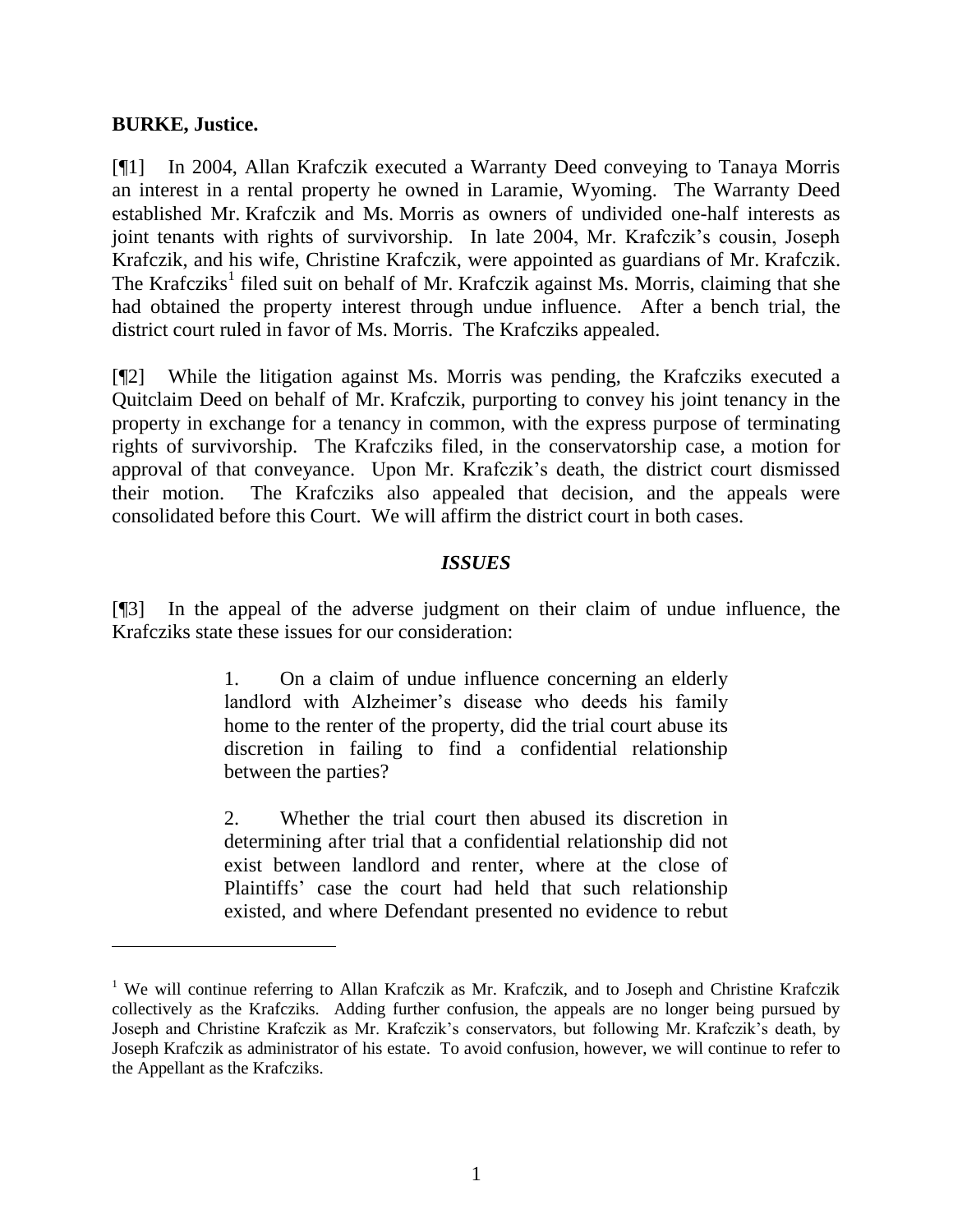the court's initial finding.

In the appeal in the conservatorship matter, the parties suggest a number of different issues. This one, somewhat reworded, is dispositive:

> 3. Whether a conservator requires court approval to convey the real property of the ward in order to sever a joint tenancy and eliminate rights of survivorship.

# *FACTS*

[¶4] Allan Krafczik and his wife Kathy lived in Laramie, Wyoming, for many years. They had no children or other close family, but they were active in their community and had many friends and acquaintances. They owned their home, and also a rental property in Laramie, referred to as the Bradley Street Property. Located on the Bradley Street Property was a house that had been built by Mr. Krafczik's father, along with a smaller apartment that connected to the main house through a common utility room. In 1998, the main house on the Bradley Street Property was leased to Tanaya Morris and her sister Lay-nah, $<sup>2</sup>$  who were both students at the university.</sup>

[¶5] After his wife passed away in early 1999, Mr. Krafczik developed a closer friendship with the Morris sisters. Tanaya Morris testified that she and Mr. Krafczik would talk often, see each other at least once a week, occasionally have meals together, and exchange holiday gifts. Near the end of 2003, Mr. Krafczik began asking Ms. Morris about her long-term plans, and in particular whether she intended to stay in Laramie. She told him that she expected to stay in Laramie at least until she completed her graduate degree, but was uncertain what she would do after that. In early 2004, Mr. Krafczik asked Ms. Morris if she would be "willing to take responsibility" for the Bradley Street Property "at some point in time." She said no, apparently in part because she was not certain what he meant.

[¶6] In May of 2004, Mr. Krafczik went to Ms. Morris's office and asked for her help in preparing a document he called a "Lease to Own Purchase Agreement." In general terms, the agreement provided that Ms. Morris would continue to rent the Bradley Street Property until Mr. Krafczik's death, and after that she would own the Bradley Street Property. She was surprised, and initially objected. He assured her that he appreciated the way she took care of his father's house, and liked the fact that she had left some of his

 $2$  Although the lease was signed only by Lay-nah Morris, it appears undisputed that both sisters lived in the house, and each paid a portion of the rent. Lay-nah Morris is not a party in these appeals.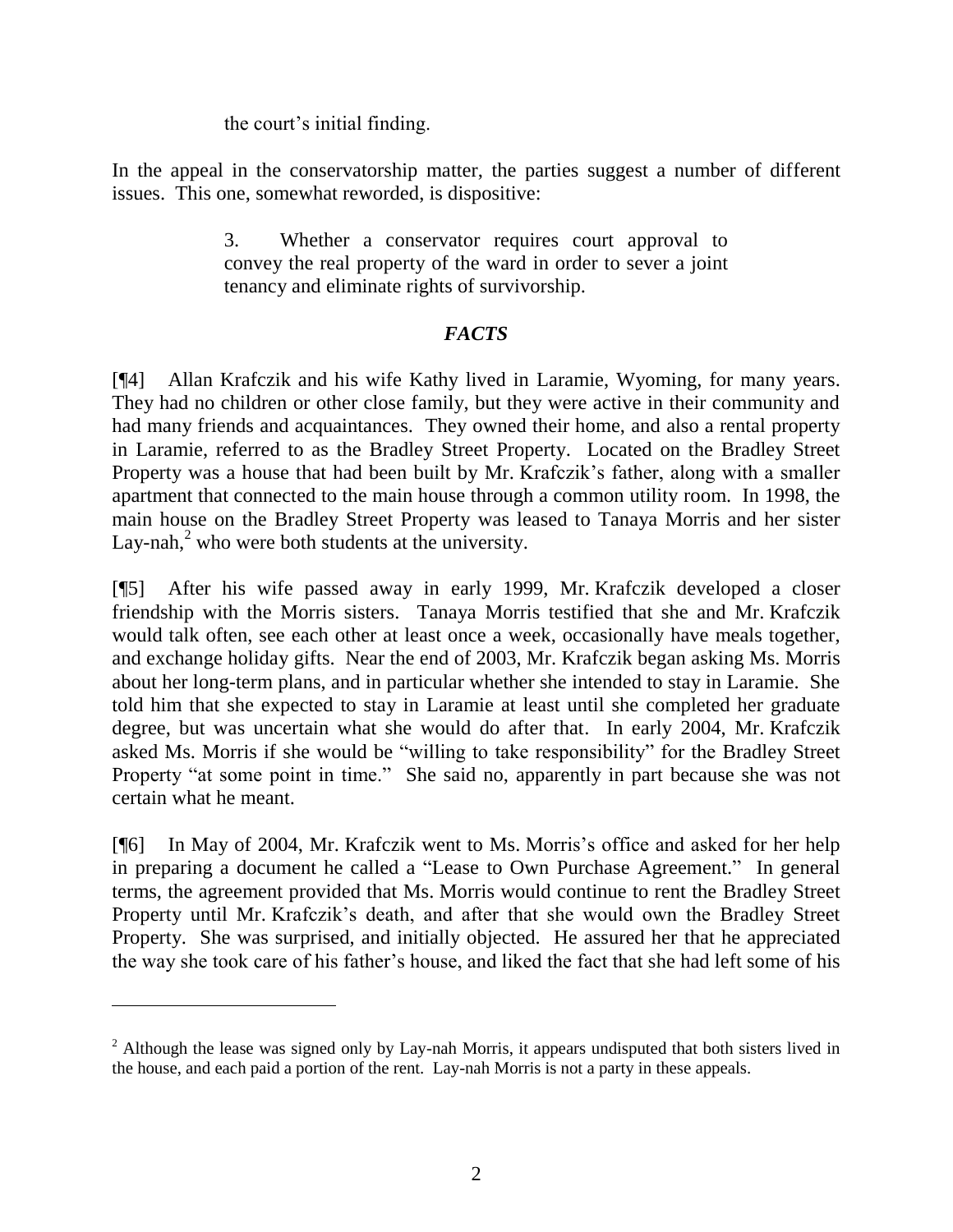mother's pictures in place. She agreed to prepare the document as he requested. It was signed by Mr. Krafczik and Ms. Morris on May 28, 2004.

[¶7] A few days later, Mr. Krafczik invited Ms. Morris to his home one evening. When she got there, he gave her a pad of paper, and asked her to walk through the house with him and take notes about what he wanted done with his personal property after his death. Ms. Morris suggested that it would be better if Mr. Krafczik engaged a lawyer to prepare his will. He asked if she knew one, and she suggested a lawyer in Cheyenne who had once been her college roommate.

[¶8] Ms. Morris was at Mr. Krafczik's home again the following week, when he mentioned a collection of photographs that he wanted to donate to a museum upon his death. Ms. Morris again suggested that he needed a lawyer to help him accomplish that, and he agreed to get the lawyer on the telephone. Ms. Morris spoke to the lawyer first to introduce Mr. Krafczik. Ms. Morris then left the room, went into the kitchen, and busied herself by washing up some dishes. She did not hear any of the conversation between Mr. Krafczik and the lawyer.

[¶9] A short time later, Ms. Morris received a fax from the lawyer, which included copies of a will, a living will, and two warranty deeds.<sup>3</sup> The will had been drafted to devise and bequeath Mr. Krafczik's entire estate to Ms. Morris. The living will had been drafted to designate Ms. Morris to make medical treatment decisions for Mr. Krafczik if he became incapacitated. The two warranty deeds had been drafted to convey Mr. Krafczik's home and the Bradley Street Property to Mr. Krafczik and Ms. Morris as joint tenants with rights of survivorship. Ms. Morris was surprised by these documents, and "very uncomfortable" with them. After work, she went to Mr. Krafczik's home to talk to him about the documents. He confirmed that he had asked the lawyer to draft the documents for his consideration, but noted that he could choose whether to sign them or not.

[¶10] On June 22, 2004, Mr. Krafczik called Ms. Morris at work and asked her to go to lunch. Over lunch, Mr. Krafczik showed her the Warranty Deed for the Bradley Street Property, and said "We're going to do this today." After some discussion, she insisted that the least she could do was to pay the attorney's fees for preparing the documents. Eventually, Mr. Krafczik asked if she knew where to get the Warranty Deed notarized, and Ms. Morris said there was a notary at the university police station. She took him there, where he signed the warranty deed, had it notarized, and gave it to Ms. Morris.

 $\overline{a}$ 

<sup>&</sup>lt;sup>3</sup> According to the lawyer's testimony, she mailed the original documents to Mr. Krafczik and, at his instruction, faxed copies to Ms. Morris. The record does not establish whether Mr. Krafczik received the mailed originals.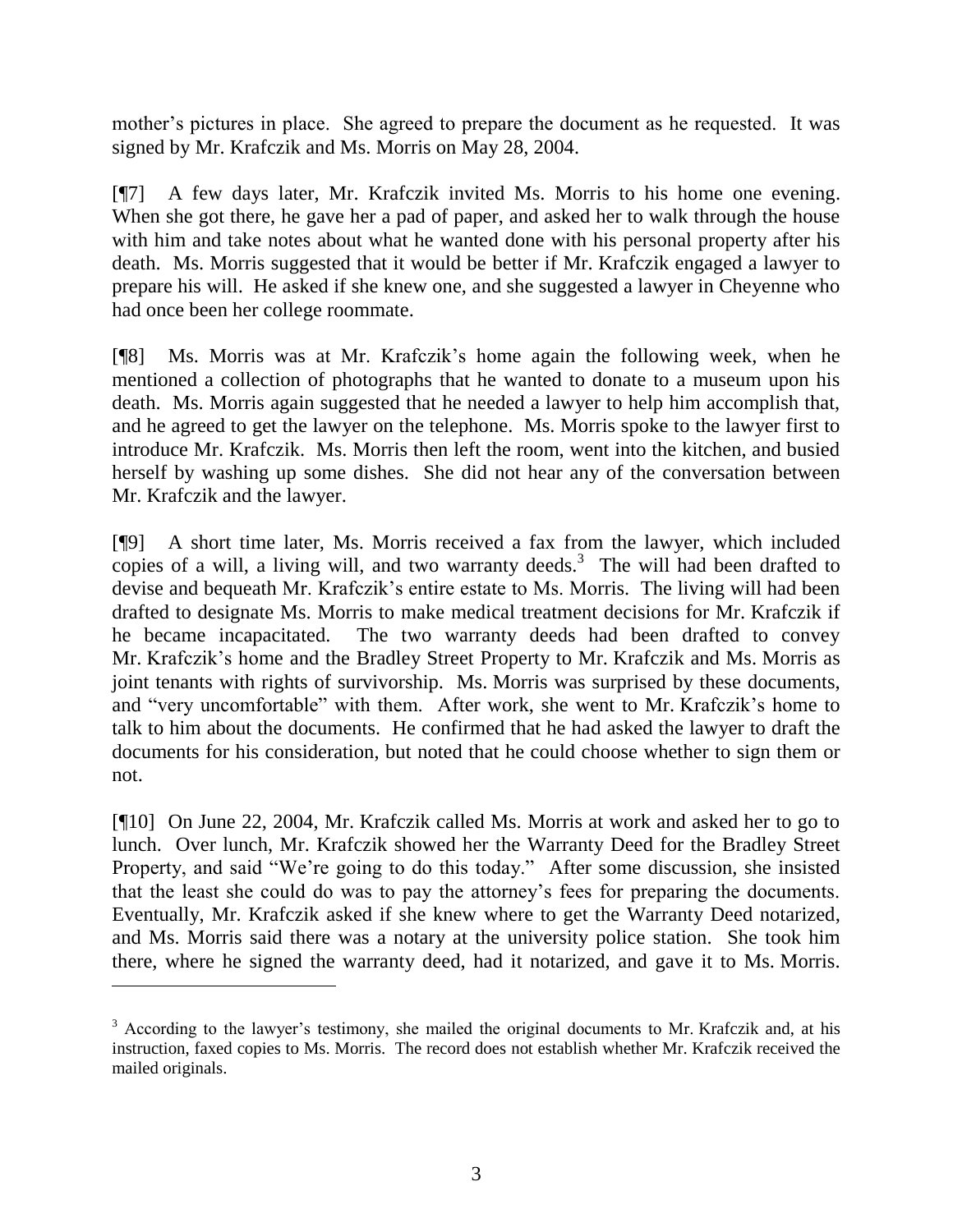Ms. Morris filed the deed with the County Clerk's office on July 7, 2004.

[¶11] When Ms. Morris tried to pay rent to Mr. Krafczik after he had signed the Warranty Deed, he refused her offer of payment. He said, "We're done with that. We took care of that." She later made some payments they called "rent," but which she intended as reimbursements to Mr. Krafczik for taxes and insurance on the Bradley Street Property.

[¶12] Mr. Krafczik had a cousin, Joseph Krafczik, who lived in Laramie with his wife Christine Krafczik. The Krafcziks' relationship with Mr. Krafczik was cordial but not close. In October of 2004, the Krafcziks received a call from John Henberg, a long-time acquaintance of Mr. Krafczik. Mr. Henberg had gone to Mr. Krafczik's home to borrow a camera. He found the house uncharacteristically cluttered, and thought Mr. Krafczik seemed confused and forgetful. Mr. Henberg had experience with members of his own family who had suffered dementia, and he became concerned for Mr. Krafczik. He called the Krafcziks to express his concern.

[¶13] The Krafcziks went to Mr. Krafczik's house that same night, and found the house "really in disarray," with "papers and bills and newspapers and things just spread all over." They found unpaid bills and overdue notices. When they offered assistance in bringing the bills up to date, Mr. Krafczik agreed that he could use some help. With the advice of a lawyer in Laramie, they set up a voluntary conservatorship, with the Krafcziks acting as conservators for Mr. Krafczik. In addition to helping Mr. Krafczik with his bills, the Krafcziks helped him with medical matters. In late 2004, Mr. Krafczik was diagnosed as suffering from Alzheimer's disease.

[¶14] Among Mr. Krafczik's papers, the Krafcziks discovered the "Lease to Own Purchase Agreement" for the Bradley Street Property. When they asked Mr. Krafczik what it was, he told them he did not know, and denied that he had signed the document. The Krafcziks later discovered the Warranty Deed conveying the Bradley Street Property to Mr. Krafczik and Ms. Morris as joint tenants with rights of survivorship. Mr. Krafczik also said he had not signed that document. The Krafcziks also acquired copies of the will, the living will, and the Warranty Deed for Mr. Krafczik's home. These three documents were, apparently, unsigned.

[¶15] On June 9, 2005, the Krafcziks, as Mr. Krafczik's conservators, filed suit against Ms. Morris, claiming that she had obtained her interest in the Bradley Street Property through undue influence. A three-day bench trial began on August 20, 2007. The district court ruled in favor of Ms. Morris, entering its judgment on October 3, 2007. The Krafcziks appealed from that judgment, bringing the first of these two consolidated cases before us.

[¶16] While the litigation was pending before the district court, the Krafcziks continued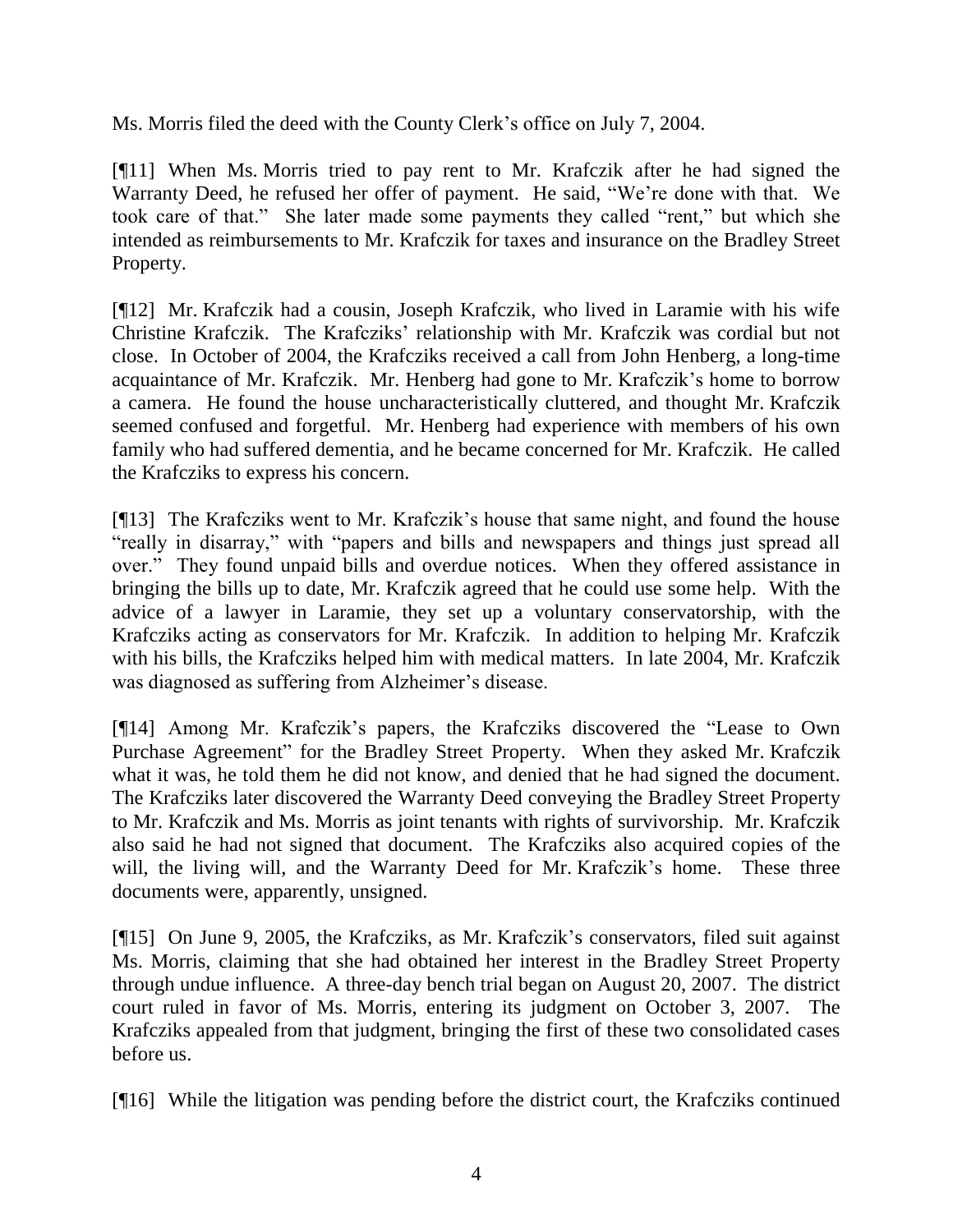acting as Mr. Krafczik's conservators. On September 6, 2005, the Krafcziks executed a Quitclaim Deed on behalf of Mr. Krafczik purporting to convey his joint tenancy interest in the Bradley Street Property back to himself as a tenancy in common. The document stated that the conveyance was "for the express purpose of terminating any joint tenancy with right of survivorship which may exist with regard to the property." Put another way, they meant to terminate Ms. Morris's right of survivorship so that, in the event of Mr. Krafczik's death, his half interest in the property would pass to his estate rather than to Ms. Morris.

[¶17] On July 21, 2006, the Krafcziks filed in the separate conservatorship matter a petition seeking the court's approval of the Quitclaim Deed and its transformation of Mr. Krafczik's joint tenancy into a tenancy in common. Ms. Morris filed an objection. The district court took no action on this petition, but the Krafcziks filed a subsequent motion on December 21, 2007. Ms. Morris again objected. The district court held a hearing on the matter on February 5, 2008. Mr. Krafczik died on February 16, 2008, before the district court issued a decision in the matter. The district court then dismissed the motion as moot, further stating in its order that the death of Mr. Krafczik "caused the vesting of Ms. Morris' joint tenancy with rights of survivorship." In other words, the district court determined that Ms. Morris, as the survivor, was the sole owner of the Bradley Street Property. The Krafcziks appealed from that decision, bringing the second of the two consolidated cases for our review.

# *STANDARD OF REVIEW*

[¶18] "We review findings of fact made by the district court after a bench trial using a clearly erroneous standard." *Campbell County School Dist. v. State*, 2008 WY 2, ¶ 10, 181 P.3d 43, 49 (Wyo. 2008). A district court's findings are not entitled to the same degree of deference afforded a jury verdict. Accordingly, we do not limit our review solely to the evidence favoring the prevailing party, but instead consider all of the admissible evidence contained in the record. Still, a district court's findings are presumed correct, and we give due regard to the fact that the district court had an opportunity to assess the credibility of the witnesses and to weigh the disputed evidence. We set aside a district court's findings only if they are clearly erroneous. *Addison v. Dallarosa-Handrich*, 2007 WY 110, ¶ 8, 161 P.3d 1089, 1091 (Wyo. 2007). "A finding is clearly erroneous when, even though substantial evidence supports it, the reviewing court is left with the definite and firm conviction that a mistake was made." *Campbell County*, ¶ 10, 181 P.3d at 49.

[¶19] The dispositive issue in the Krafcziks' appeal in the conservatorship matter is whether Wyo. Stat. Ann. § 3-3-607(a) (LexisNexis 2007) required the Krafcziks to obtain the district court's approval for the conveyance of Mr. Krafczik's joint tenancy in exchange for a tenancy in common. "Statutory interpretation is a question of law, so our review is *de novo*." *Qwest Corp. v. Public Service Comm'n*, 2007 WY 97, ¶ 3, 161 P.3d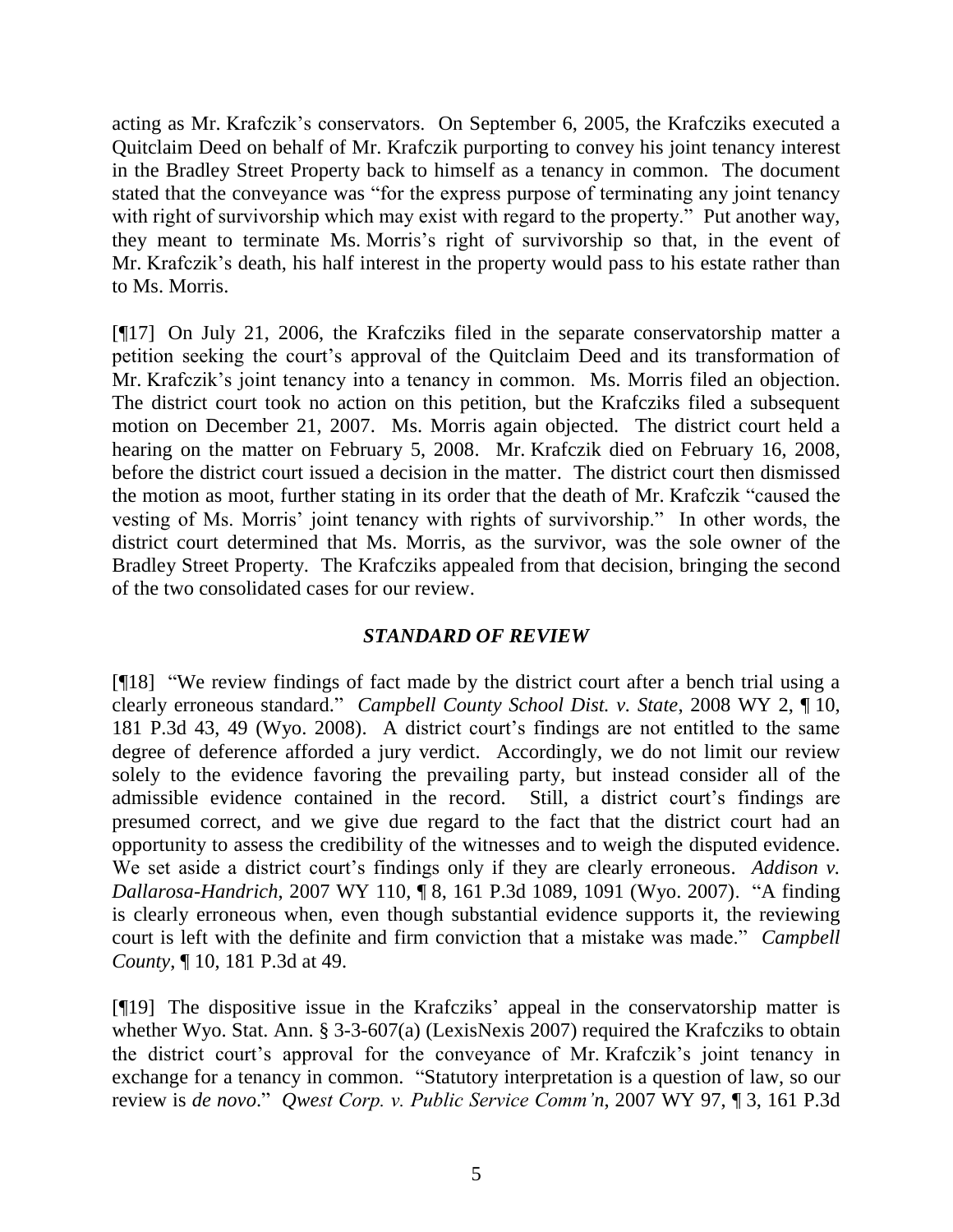495, 497 (Wyo. 2007).

#### *DISCUSSION*

#### *1. Undue influence*

[¶20] In their brief, the Krafcziks concede that the issue "of whether there was a confidential relationship between Allan Krafczik and Tanaya Morris is dispositive of this appeal." In its decision letter following the bench trial, the district court recited that

> Courts carefully scrutinize deed transactions when the parties involved have a confidential relationship with one another. *Short v. Hall*, 785 P.2d 1167, 1170 (Wyo. 1990). Once the person who is seeking to void the transaction on the basis of undue influence has established that a confidential relationship existed between the grantor and the grantee, the burden of proof shifts to the recipient of the property to prove that the transaction was fair and conducted in good faith. *Walsh [v. Walsh]*, 841 P.2d [831,] 834 [(Wyo. 1992)]; *Short*, 785 P.2d at 1170.

*Marchant v. Cook*, 967 P.2d 551, 557 (Wyo. 1998).

The Krafcziks assert that the evidence introduced during the bench trial established the existence of a confidential relationship between Mr. Krafczik and Ms. Morris. On that basis, the Krafcziks claim that the district court erred in failing to shift the burden of proof and not requiring Ms. Morris to prove that the "Lease to Own Purchase Agreement" and the Warranty Deed represented fair, good faith transactions.

[¶21] In the current case, the district court provided a thorough and thoughtful analysis of this issue. The following quotation from the district court's decision letter is lengthy, but it contains a useful summary of the evidence adduced at trial.

> First, the Court must address whether Morris and Krafczik had a confidential relationship, as this condition would serve to shift the burden of proof to Morris. A confidential relationship is defined as "either one person under the domination of another or one who is justified, by virtue of his relation with another, in assuming that the other will not act inconsistently with his or her welfare." 25 Am. Jur. 2d *Duress and Undue Influence* § 39. *See also Perry v. Vaught*, 624 P.2d 776, 783 (Wyo. 1981); *Johnson v. Soulis*, 542 P.2d 867, 874 (Wyo. 1975). Factors that may be considered in determining the existence of a confidential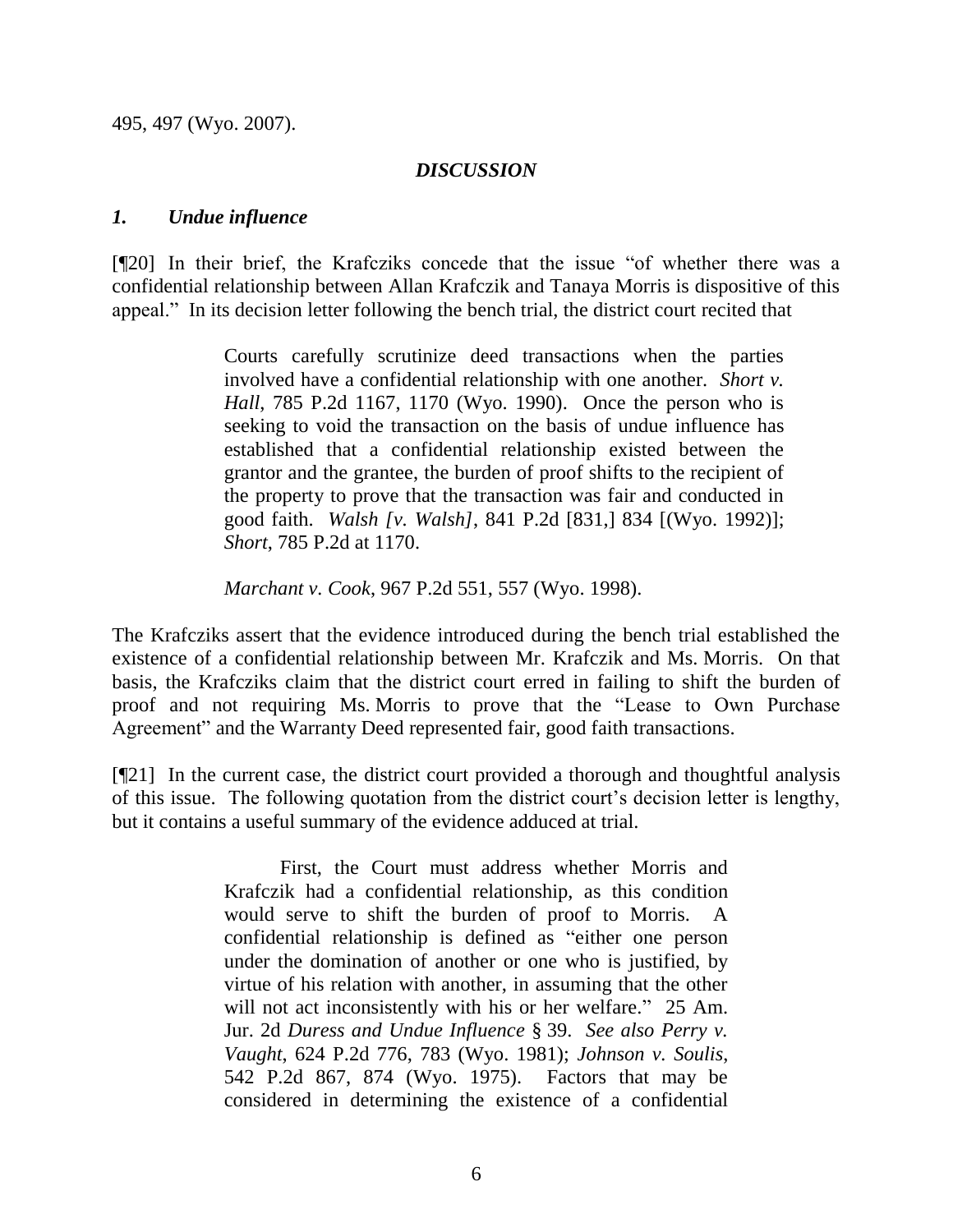relationship include: (1) the victim's advanced age, physical or mental debility or weakness, or dependence on the dominant party, (2) whether the individuals maintain a close relationship, and (3) whether there is a power of attorney between the individuals. *Id*. In Wyoming, for example, parties have been determined to have a confidential relationship where one individual is dependent upon the other to some degree. *See Perry*[, 624 P.2d at 778] (where Vaught's physical ailments reduced his ability to fend for himself such that Perry began providing transportation and other sundry services including grocery shopping and bill paying.).

Here, Krafczik was an elderly gentleman whose wife had died a few years before the events in question. Additionally, Krafczik may have been suffering the early effects of Alzheimer's disease during the period in question although the extent of its effects is disputed. Further, in addition to being landlord and tenant, Morris and Krafczik had a close, familial relationship. They exchanged gifts, dined together, and spent leisure time together. Morris, at the least, prepared the "Lease to Own Purchase Agreement" and she provided Krafczik with the contact information for [the lawyer in Cheyenne] and introduced them, resulting in the *Warranty Deed*. The evidence suggests that Morris had contact with Krafczik several times a week. She continues to visit with him on the phone despite his being transferred to Fort Collins. Additionally, Morris washed Krafczik's dishes on at least one documented occasion and filled out one of Krafczik's personal checks at his request. These acts indicate, at a minimum, a trusting friendship between Morris and Krafczik.

However, there are factors that preclude this Court from finding that a confidential relationship existed. Trial testimony indicates that Krafczik was an independent man in good physical shape. He was not dependent upon Morris in completing any of his daily activities. Outside of the single dishwashing episode that occurred while Krafczik talked on the telephone with [the lawyer from Cheyenne], Morris did not perform any chores for Krafczik. . . .

Trial testimony indicated that Krafczik was not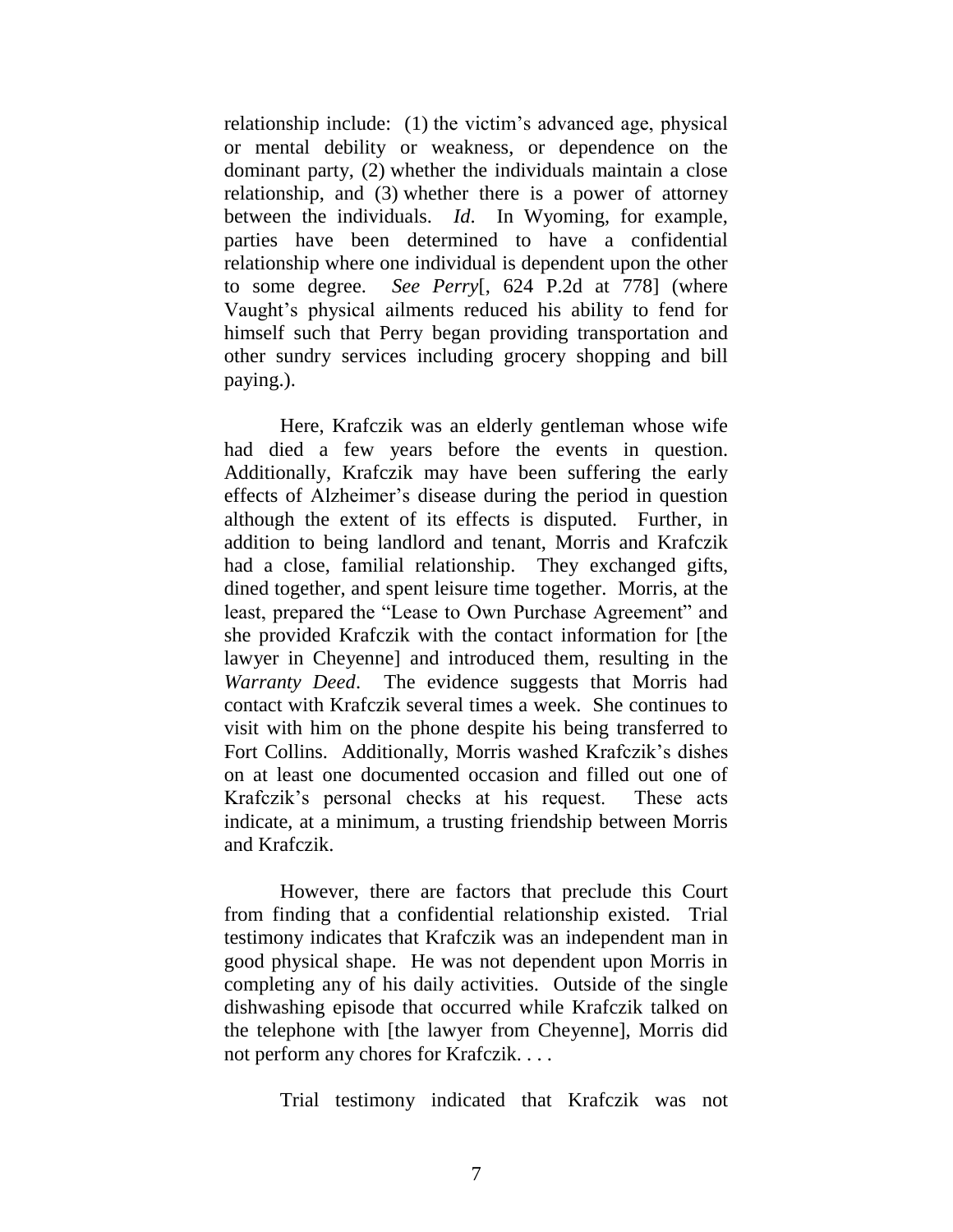dependent upon Morris in completing any daily activities. He had no trouble caring for himself on a daily basis. He could feed and clothe himself, and he was quite mobile. Krafczik had many friends and acquaintances, including the Young family to whom he was very close. In short, Krafczik had many people around him to depend upon, but never became truly dependent on any of them.

Trial testimony established that Krafczik kept a strict watch on and orderly control over his financial affairs prior to being diagnosed with Alzheimer's and during the disease's earlier stages. Even after the debilitating disease began affecting Krafczik to a greater degree, he did not depend upon anyone else to control his finances. Instead, he simply forgot about or ignored his financial obligations. His bills were not paid on a regular basis and some of his services were interrupted. Clearly, Krafczik never relied upon anyone else to control his financial affairs. The Court also notes that Morris never had power of attorney on behalf of Krafczik.

Additionally, other facts in this case suggest that a confidential or fiduciary relationship did not exist between Morris and Krafczik. Documents prepared by [the Cheyenne lawyer], including the *Last Will and Testament* and *Declaration of Living Will*, provided Krafczik the opportunity to assign a substantial amount of control over his personal affairs to Morris. The proposed *Last Will* named Morris as the executrix and the proposed *Living Will* designated Morris to make treatment decisions for Krafczik. However, Krafczik never signed or executed either of these documents, executing only the *Warranty Deed* currently at issue. . . .

In *Johnson v. Reiger*, 2004 WY 83, 93 P.3d 992 (Wyo. 2004), the Wyoming Supreme Court examined several factors in finding an inference that a confidential relationship existed. There, the conveyance was originally suggested by the grantee. *Id*. at ¶ 19, 93 P.3d at 997. Here, both agreements that transferred an interest to Morris were initiated by Krafczik, and there is no evidence by which this Court could find that Morris ever suggested any conveyance at all. There, the grantee had an agenda prepared for the meetings with the grantor's lawyer and accountant which was adhered to and the grantor "received pressure" from the grantee to execute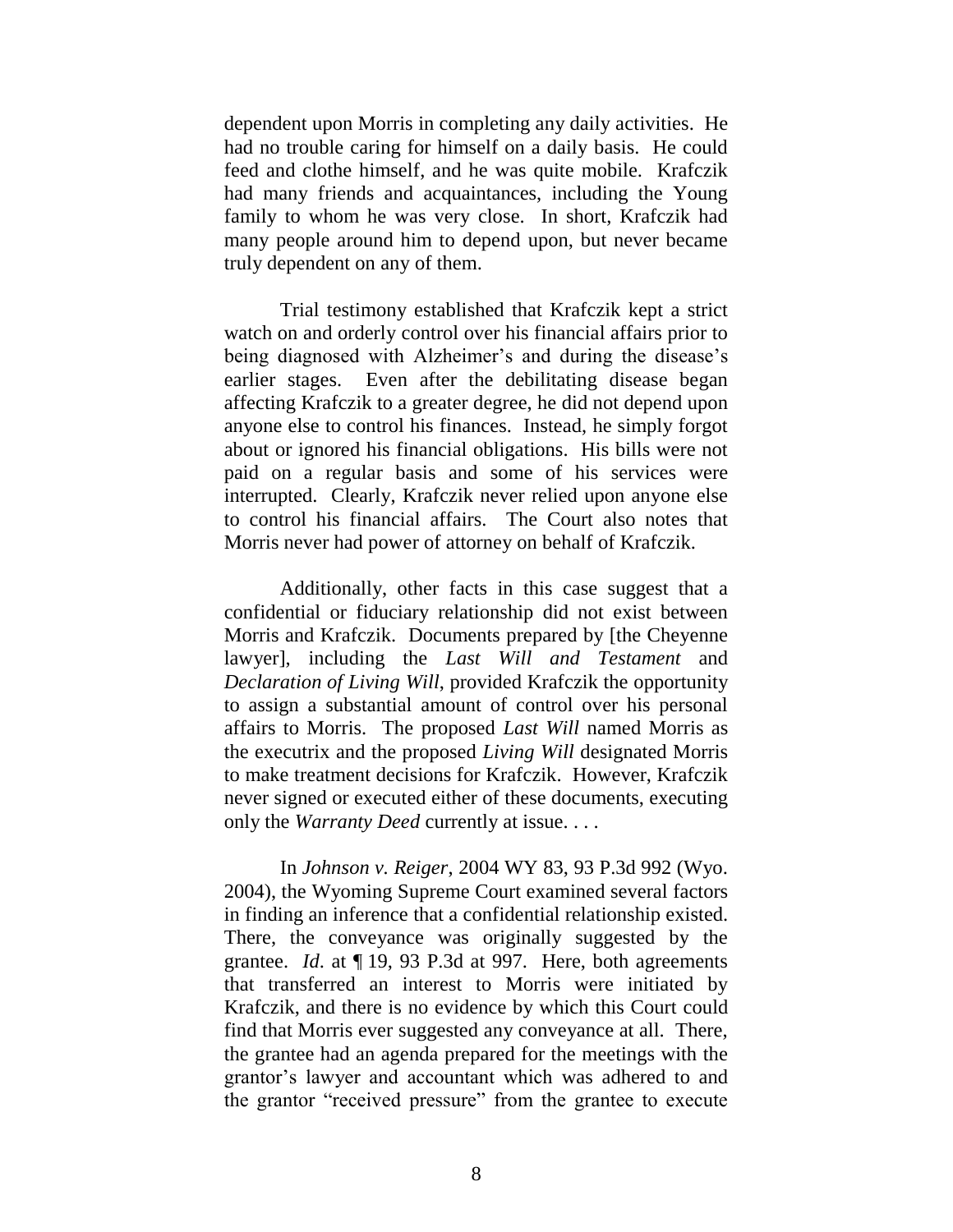the conveyance. *Id*. at ¶ 17, 93 P.3d at 997. Here, Morris took no part in Krafczik's discussion with [the lawyer] and testified that she never knew of Krafczik's intent to deed the Property to her until she received the fax indicating such. . . . Additionally, the Notary testified that Krafczik did not appear to be under any pressure when he signed the deed, and there was no testimony that Morris did anything at that time. There, the grantor specifically depended upon the grantees to manage her financial affairs. *Id*. at ¶ 15, 93 P.3d at 997. Here, Morris never managed Krafczik's affairs. Instead, when Krafczik became unable to manage his own affairs, nobody tended to them.

In sum, the Court finds that Morris and Krafczik shared a close friendship that was just that  $-$  a close friendship, developed over several years. Krafczik was elderly and suffered from a terrible disease that progressively robbed him of his mental acuity. However, this friendship did not give rise to a confidential or fiduciary relationship between Morris and Krafczik. A fiduciary duty "derives from the conduct or undertaking of the purported fiduciary." *Lee v. LPP Mortgage Ltd.*, 2003 WY 92, ¶ 25, 74 P.3d 152, 162 (Wyo. 2003). Here, Morris conducted herself as a friend to Krafczik and he reciprocated. However, Krafczik did not rely upon Morris to control his daily activities or his personal affairs, and Morris never undertook such control. Krafczik conducted his affairs independent from his friends, even beyond the point where he could have benefited from their assistance.

Finding no confidential relationship between the parties, the burden does not shift to Morris to present evidence that the conveyance was fair and conducted in good faith. The burden remains upon the Krafczik[s] to establish the three elements of undue influence by preponderance of the evidence.

[¶22] The Krafcziks do not take issue with the district court's legal analysis. They claim only that its factual findings were contrary to the evidence. Applying our standard of review, we consider all of the admissible evidence of record to determine whether the district court's findings are clearly erroneous.

[¶23] The first factor listed by the district court was the victim's debility or dependence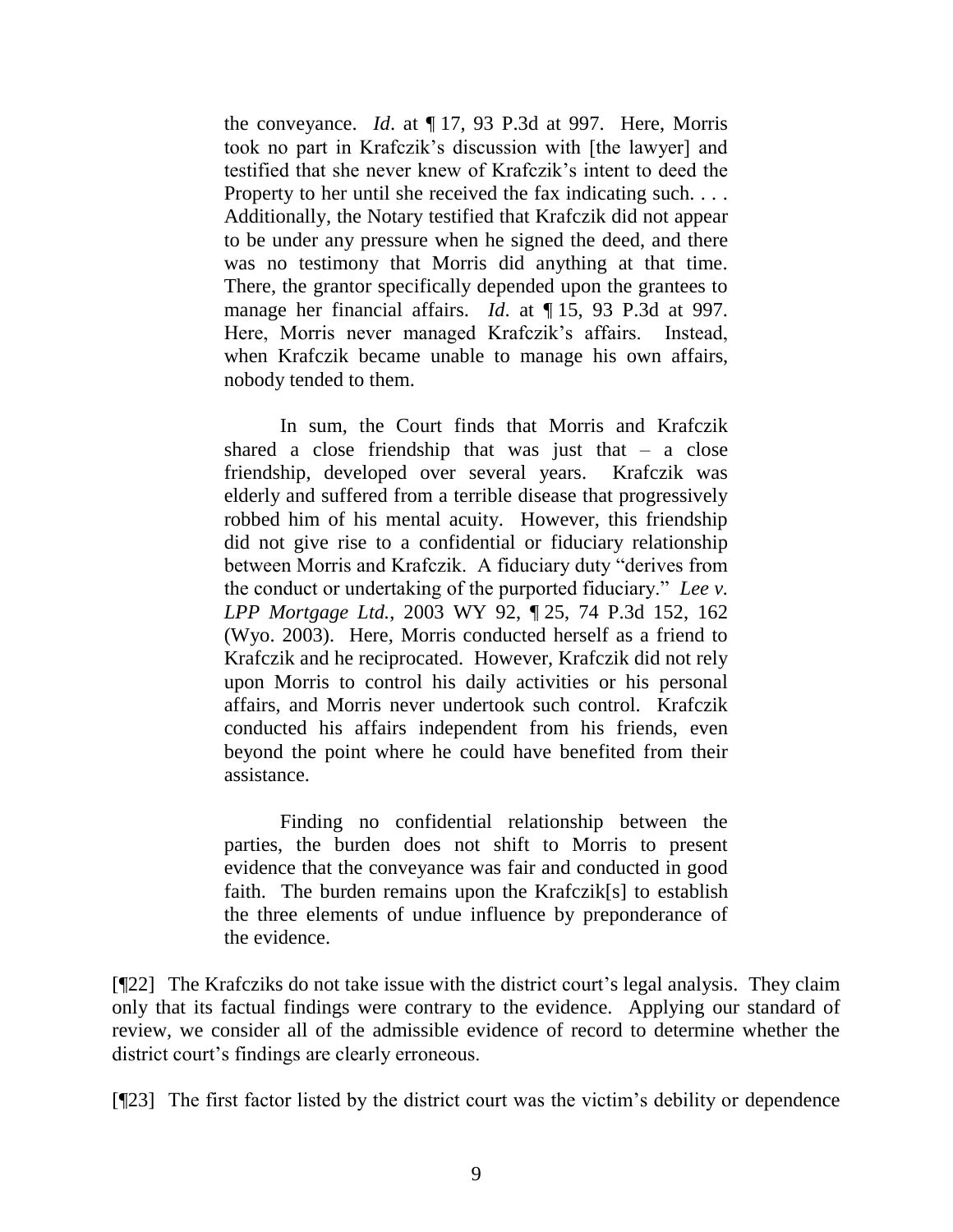on the dominant party. Put another way, the district court must ask whether Mr. Krafczik's "condition was such as to permit subversion of his freedom of will." *Brug v. Case*, 600 P.2d 710, 715 (Wyo. 1979), quoting *In re Draper's Estate*, 374 P.2d 425, 430-31 (Wyo. 1962). The record does contain evidence supporting the Krafcziks' position that Alzheimer's disease may have diminished Mr. Krafczik's mental abilities. Several witnesses testified that, as early as the fall of 2002, Mr. Krafczik sometimes seemed confused, unable to answer simple questions, and unable to make decisions. Some testified that Mr. Krafczik seemed uncharacteristically malleable, and less willing or able to express his own opinions. There is also evidence that Mr. Krafczik later denied signing the Warranty Deed, and may not have understood that the document conveyed the property interest to Ms. Morris.

[¶24] But there is also evidence indicating that, at other times, Mr. Krafczik did not exhibit diminished mental capacity. As one example, the Laramie lawyer testified that the Krafcziks first consulted him about an involuntary conservatorship. After meeting with Mr. Krafczik, however, the lawyer believed that Mr. Krafczik was competent and capable of cooperating in a voluntary conservatorship. Later, when Mr. Krafczik signed a revocation of prior wills, the lawyer felt that Mr. Krafczik understood the document, and that he demonstrated sufficient testamentary intent to revoke his prior wills. Significantly, while other witnesses observed that Mr. Krafczik sometimes appeared malleable and suggestible, this lawyer noted that when Mr. Krafczik first reviewed the will revocation document, he said he wanted to think about it, and did not sign the document until the following day.

[¶25] As the district court stated, the record contains conflicting evidence regarding the effect of Alzheimer's disease on Mr. Krafczik's mental abilities. There is, however, very little evidence that this condition left him dependent upon Ms. Morris. In contrast, there is substantial evidence to support the trial court's findings that Mr. Krafczik did not depend upon Ms. Morris in completing his daily activities, controlling his financial affairs, or managing his personal affairs. We find no basis for concluding that the district court's findings are clearly erroneous.

[¶26] With regard to their relationship, it seems undisputed, and the district court found, that there was "a trusting friendship" between Mr. Krafczik and Ms. Morris. However, friendship is not the kind of relationship that necessarily indicates the existence of a confidential relationship. *Compare Walsh v. Walsh*, 841 P.2d 831, 835 (Wyo. 1992) (the existence of a family relationship is not enough to establish a confidential relationship). To establish a confidential relationship, it is necessary to demonstrate a relationship that afforded the dominant party an opportunity to control the victim. *Brug*, 600 P.2d at 715; *Draper*, 374 P.2d at 430-31. There is little evidence in the record of a controlling relationship between Ms. Morris and Mr. Krafczik, while there is ample evidence supporting the district court's findings that Ms. Morris never undertook to control Mr. Krafczik. Most telling, we think, is testimony from the person who notarized the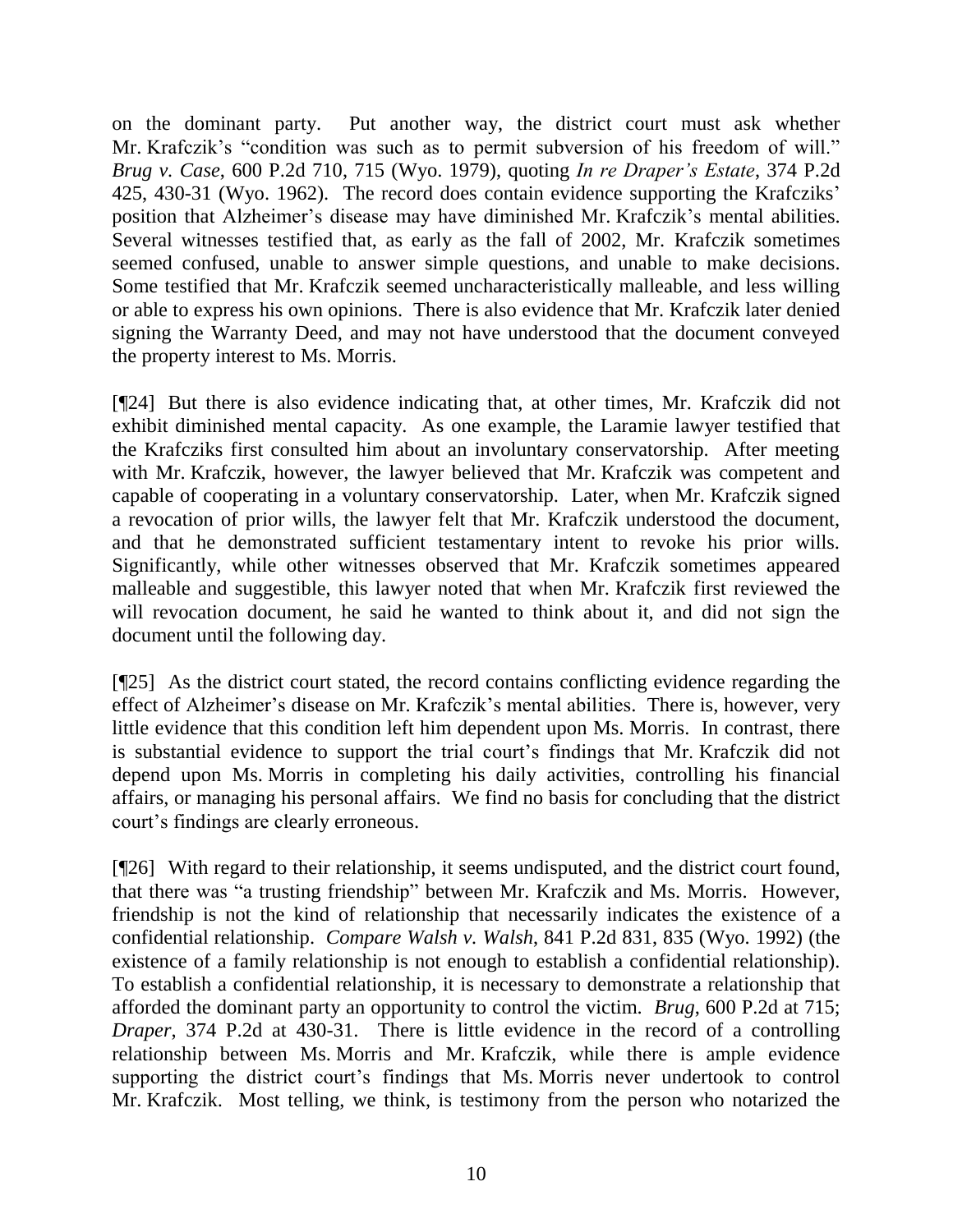Warranty Deed by which Mr. Krafczik conveyed an interest in the Bradley Street Property to Ms. Morris. The notary provided these observations:

- Q. Did Mr. Krafczik seem confused to you?
- A. No, not at all.
- Q. Did he seem disorientated [sic]?
- A. No. He seemed to know exactly what he was doing.

Q. Did he seem to be fully relying upon the young lady that was with him?

A. Not at all. Huh-uh.

Q. Was she assisting him in any way, to your recollection?

A. No. She just stood there while I was working with him.

Q. Did he seem to be relying upon her in any way?

A. Not that I'm aware of.

Q. Did it look like he – she was controlling his actions in any way?

A. No, huh-uh.

Q. If some of those things or all of those things were present, would you have notarized the document?

A. Absolutely not.

Q. And why not?

A. Well, in notarizing something, a person who is signing it has to be aware of what they are doing.

[¶27] In sum, the record contains evidence that could support the existence of a confidential relationship between Mr. Krafczik and Ms. Morris, and it contains evidence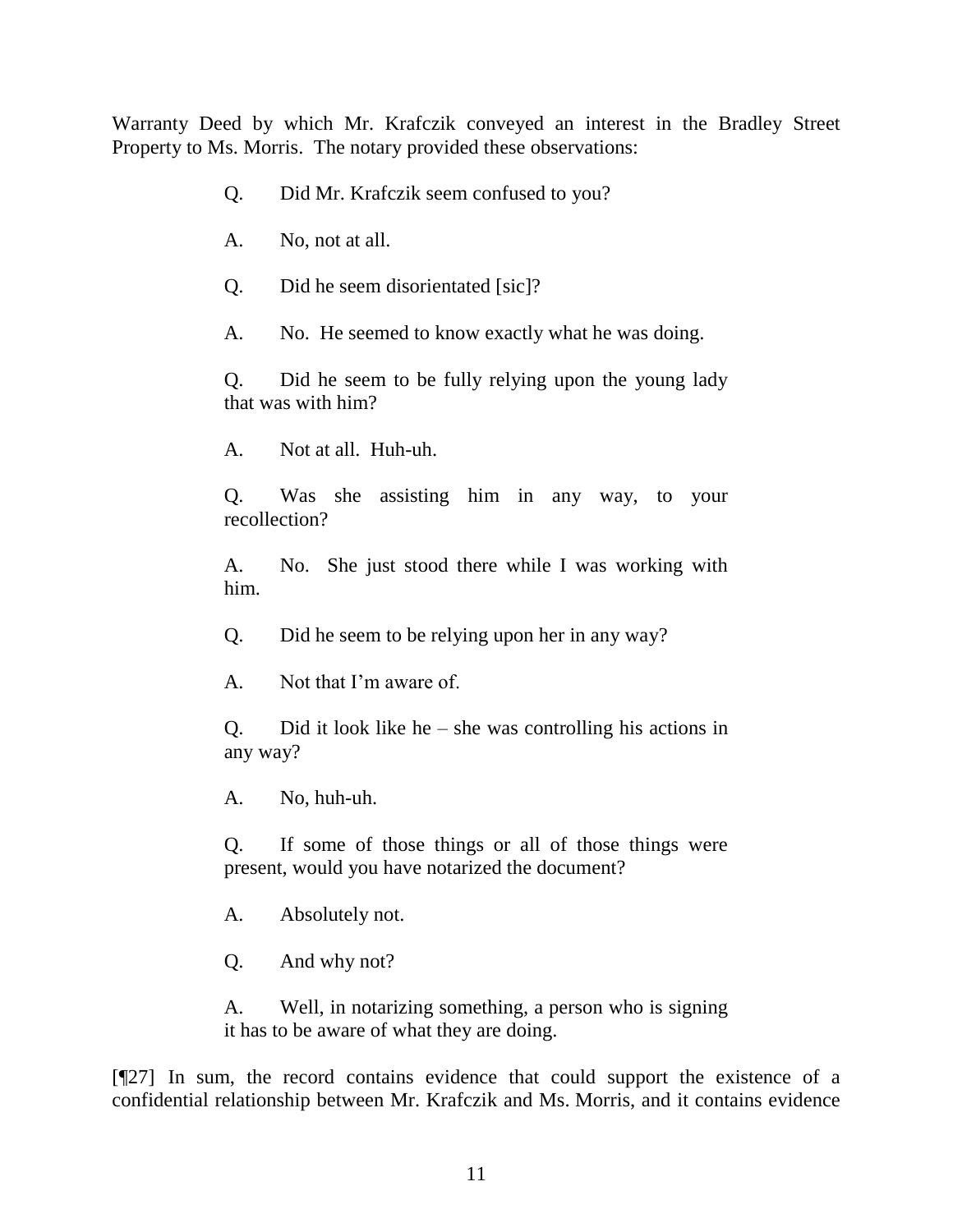to the contrary. The lengthy quotation from the district court's decision letter demonstrates the care with which the district court considered and weighed the evidence, and we do not engage in re-weighing. *Addison*, ¶ 8, 161 P.3d at 1091. Our review of the record does not leave a definite and firm conviction that the district court made a mistake, and so we cannot conclude that the district court's findings are clearly erroneous. We affirm the district court's decision.

# *2. Motion at the close of plaintiffs' case*

[¶28] After the Krafcziks presented their case in chief during the bench trial, Ms. Morris  $m$  made a motion for judgment on partial findings,<sup>4</sup> arguing in essence that the evidence produced by the Krafcziks was insufficient as a matter of law to establish the existence of a confidential relationship between Mr. Krafczik and Ms. Morris. The district court denied the motion, with this explanation:

> In considering a motion like this, the Court is required to consider the evidence that's been submitted, essentially, as true; to accept that in the light most favorable to the plaintiff at this point, at least. . . .

> There probably is no single thing here that establishes a confidential relationship, but there are a lot of little things that, taken together, at least in the light most favorable to the plaintiff at this point, could cause the Court to conclude that there was, in fact, a confidential relationship here; that they had a relationship where Mr. Krafczik clearly trusted Ms. Morris to do things on his behalf and to act in his best interest. . . .

> But, as I say, I'm required to consider this evidence in the light most favorable to plaintiff at this point. That being the

<sup>&</sup>lt;sup>4</sup> The trial transcript reflects confusion about the proper name for this motion. Counsel for Ms. Morris stated that a motion for "directed verdict is not appropriate." That is correct for two reasons. First, amendments to the rules of civil procedure have replaced the old term "directed verdict" with the new term "judgment as a matter of law." W.R.C.P. 50(a). Second, a motion for judgment as a matter of law is allowed only "during a trial by jury." W.R.C.P. 50(a); *See* Wright & Miller, *Federal Practice and Procedure* Civil 3d § 2521, at 222-23 and § 2523, at 229-31 (2008). Counsel for Ms. Morris instead asked to renew a motion for summary judgment. The motion a defendant makes at the close of a plaintiff's case during a bench trial is a motion for "judgment on partial findings." W.R.C.P. 52(c). Such confusion is apparently common, and when "the movant uses the wrong name, this defect should be disregarded." Wright & Miller, *supra*, § 2523, at 231.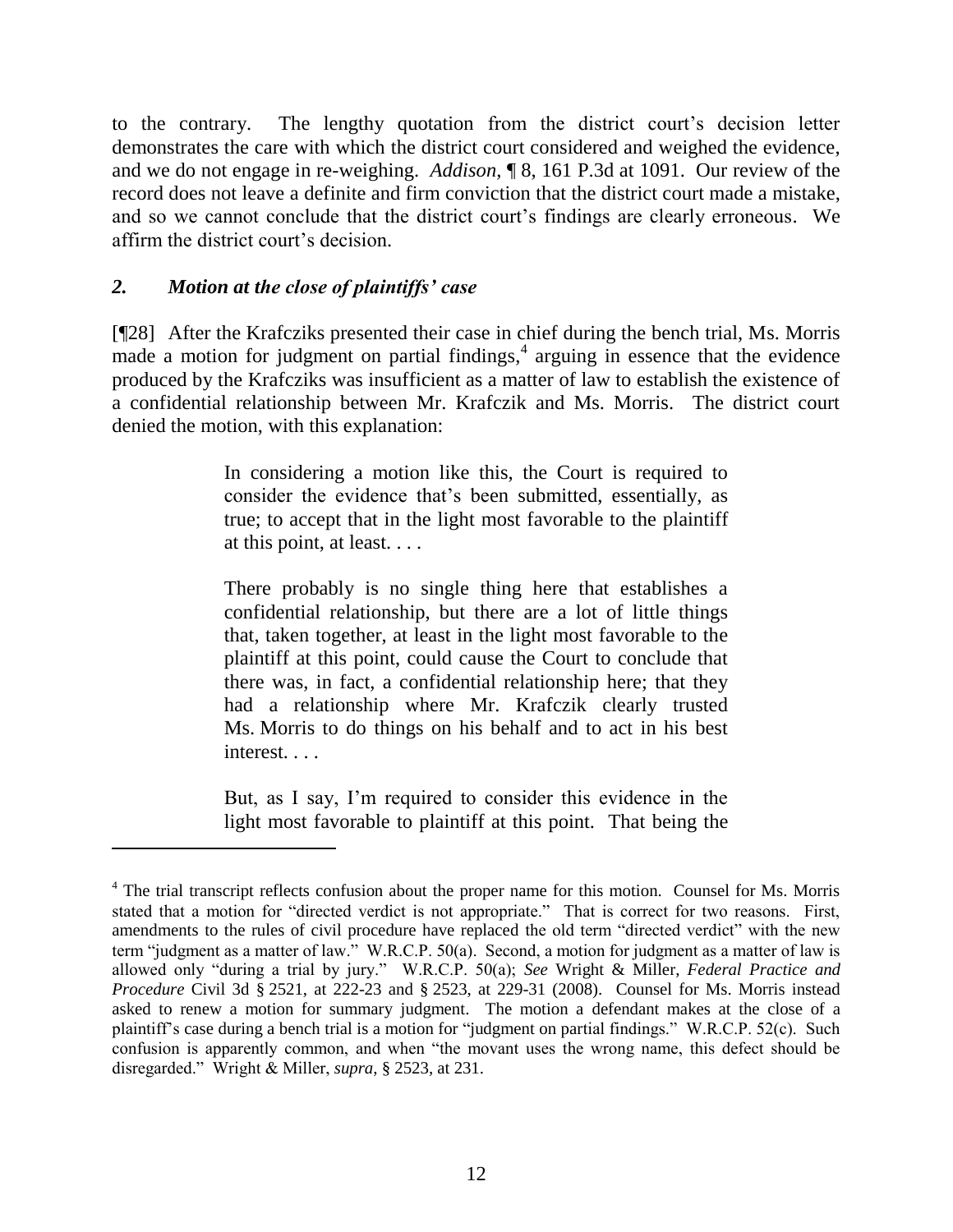case, I do think the plaintiff has at least had evidence sufficient to provide the prima fa[cie] case. For the record, the motion is denied.

[¶29] On appeal, the Krafcziks argue that because the district court concluded that a confidential relationship existed at the close of the Krafcziks' case, it could not then rule that the relationship did not exist at the close of Ms. Morris's case. However, at the close of the Krafcziks' case, the district court did not conclude that a confidential relationship existed. It concluded only that the Krafcziks had presented sufficient evidence of a confidential relationship to survive Ms. Morris's motion for judgment on partial findings. Moreover, as the district court correctly indicated, it was required at that point to consider the evidence in the light most favorable to the Krafcziks, affording them all favorable and reasonable inferences. *See Wilkinson v. State ex rel. Wyoming Workers' Safety & Comp. Div.*, 991 P.2d 1228, 1240 (Wyo. 1999); *True Oil Co. v. Sinclair Oil Corp.*, 771 P.2d 781, 795 (Wyo. 1989). The district court's decision to deny the motion was fully consistent with prior guidance from this Court:

> Where plaintiff's proof has failed in some aspect the motion should, of course, be granted. Where plaintiff's proof is overwhelming, application of the rule is made easy and the motion should be denied. But where plaintiff has presented a *prima facie* case based on unimpeached evidence we are of the opinion that the trial judge should not grant the motion even though he is the trier of the facts and may not himself feel at that point in the trial that the plaintiff has sustained his burden of proof.

*Angus Hunt Ranch, Inc. v. Reb, Inc.*, 577 P.2d 645, 648 (Wyo. 1978) (emphasis and punctuation omitted).

[¶30] At the close of Ms. Morris's case, however, the district court was no longer required to view the evidence in the light most favorable to the Krafcziks. It was required to weigh all of the evidence impartially, including the evidence introduced by Ms. Morris on the question of whether there was a confidential relationship. When the district court did so, it found the Krafcziks' evidence less compelling than Ms. Morris's. There is no merit in the contention that the district court's ruling in the Krafcziks' favor at the close of their case somehow obligated it to decide the case in their favor at the end of the trial.

# *3. Court approval of a conservator's property conveyance*

[¶31] As noted above, the Warranty Deed executed by Mr. Krafczik conveyed the Bradley Street Property to himself and Ms. Morris as joint tenants with rights of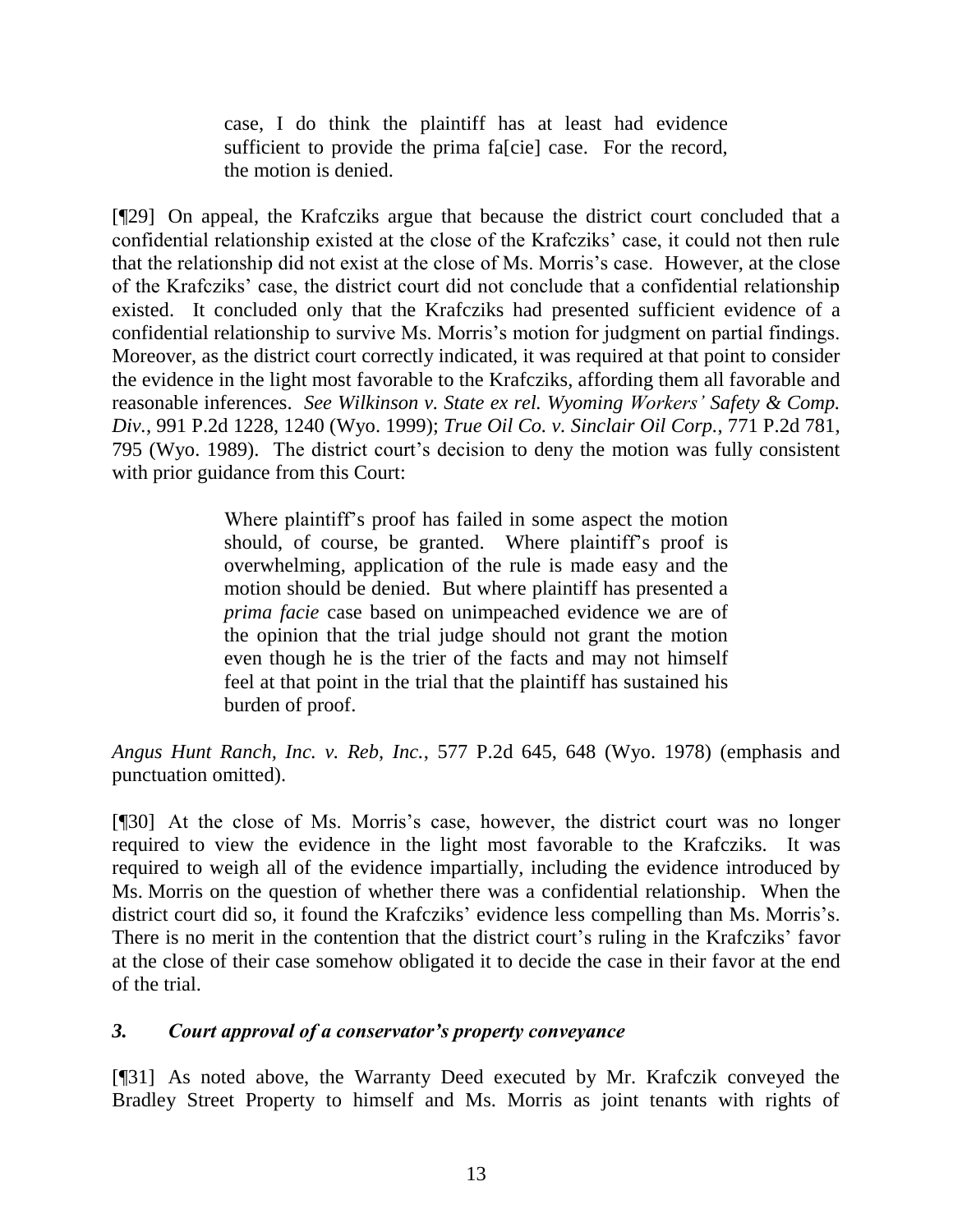survivorship. The Krafcziks, as his conservators, later executed a Quitclaim Deed by which they attempted to convey Mr. Krafczik's joint tenancy to himself as a tenancy in common, in an effort to destroy Ms. Morris's right of survivorship. It is undisputed that the Krafcziks did not receive approval of this transaction from the district court. The dispositive question here is whether court approval was required.<sup>5</sup>

[¶32] In Wyoming, the duties and powers of a conservator are established by statute. Wyo. Stat. Ann. §§ 3-3-601 through -611. In this case, we must determine whether the Krafcziks' actions fall within Wyo. Stat. Ann. § 3-3-606 – powers a conservator may exercise without court approval – or Wyo. Stat. Ann. § 3-3-607 – powers a conservator may exercise only with court approval.

[¶33] Wyo. Stat. Ann. § 3-3-606, in relevant part, provides as follows:

(a) Without prior order of the court the conservator may:

. . .

(ii) Enforce, defend against or prosecute any claim by or against the ward or the conservator;

(iii) Sue on and defend claims in favor of or against the ward or the conservator;

(iv) Sell and transfer personal property of a perishable nature and personal property for which there is a regularly established market;

. . .

(vi) Receive additional property from any source;

. . .

 $\overline{a}$ 

(xi) Appear for and represent the ward in all

 $<sup>5</sup>$  In their briefs, as before the district court, the parties disputed whether a joint tenant may extinguish the</sup> joint tenancy and terminate rights of survivorship by a unilateral exchange of his joint tenancy for a tenancy in common. Because we find dispositive the question of whether the transaction required the district court's approval, we need not resolve that dispute in this case.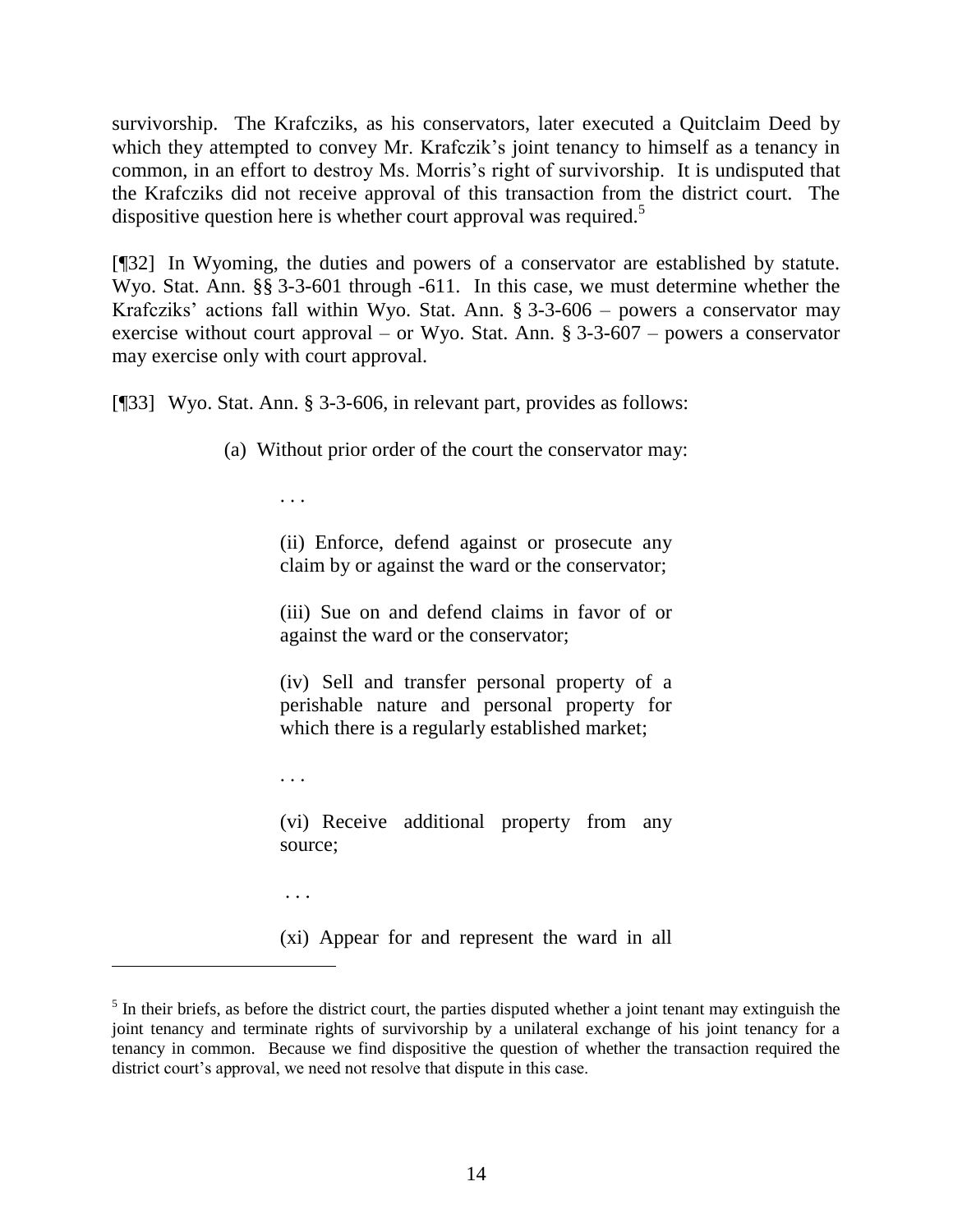legal proceedings, unless another person is appointed for that purpose, and prosecute or defend actions, claims or proceedings in any jurisdiction for the protection of estate assets and of the conservator in the performance of his duties;

[¶34] On appeal, the Krafcziks assert that they did not need court approval to execute the Quitclaim Deed because their action amounted to prosecuting a claim by the ward, defending claims against the ward, and prosecuting claims for the protection of estate assets. This assertion ignores the fact that the Krafcziks were prosecuting Mr. Krafczik's claim in separate litigation against Ms. Morris. The Quitclaim Deed was not executed as part of the litigation against Ms. Morris, but as an independent act intended to terminate Ms. Morris's right of survivorship regardless of the outcome of the litigation. The execution of the Quitclaim Deed was not an act furthering the prosecution or defense of any claim.

[¶35] The Krafcziks also rely on subsection (vi) of the quoted statute, which allows a conservator to receive property from any source. It may be true that, if the Quitclaim Deed was effective, they would have received a tenancy in common. The statute allows a conservator to receive personal or real property without court approval. It is equally true, however, that if the Quitclaim Deed was effective, they would have conveyed the joint tenancy. The statute allows a conservator to sell and transfer personal property without court approval under specified circumstances. The statute says nothing about conveying real property without court approval. The Krafcziks' execution of the Quitclaim Deed does not fall within the list of powers a conservator may exercise without court approval.

[¶36] Wyo. Stat. Ann. § 3-3-607, in relevant part, provides as follows:

(a) Upon order of the court after hearing and notice as prescribed by the court the conservator may:

. . .

(v) Sell, mortgage, exchange, pledge or lease real and personal property belonging to the ward, including the homestead and exempt personal property when it appears to be in the best interest of the ward, in the same manner and by the same procedure provided by title 2, Wyoming statutes for the sale, mortgage, exchange, pledge and lease by personal representatives in administration of estates of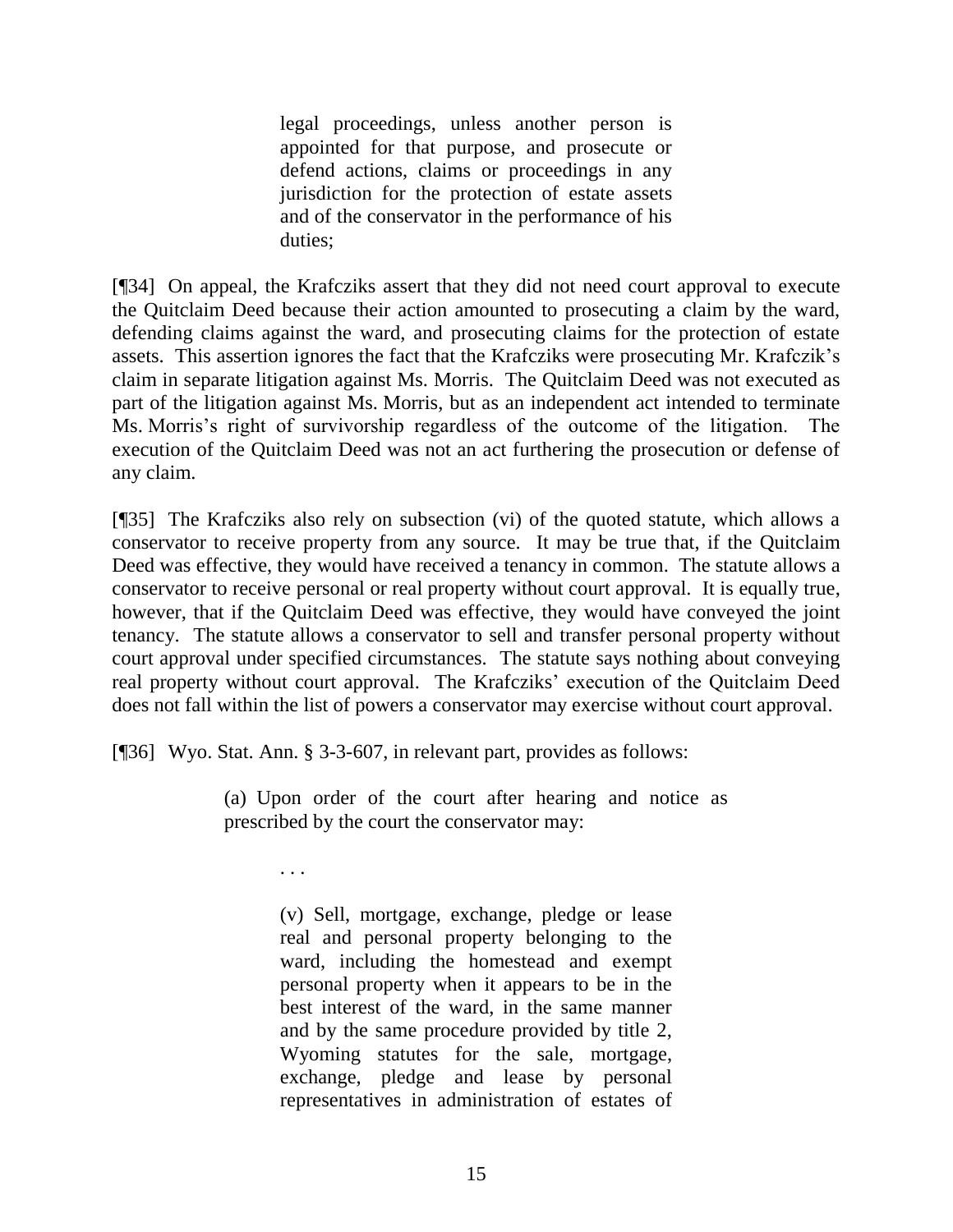#### decedents;

[¶37] The Krafcziks maintain that they are not subject to this provision because they did not "[s]ell, mortgage, exchange, pledge, or lease" any real property belonging to Mr. Krafczik. It is undisputed that they did not mortgage, pledge, or lease the property, and it seems apparent that they did not.

[¶38] It is not so readily apparent that they did not exchange or sell the property. An exchange generally involves the "transfer of property other than for money" or a "[t]ransaction in which one piece of property . . . is given in return for another piece of property." *Black's Law Dictionary* 562 (6<sup>th</sup> ed. 1990). The Krafcziks gave one piece of property, the joint tenancy, in return for another piece of property, the tenancy in common. The transaction they attempted fits the common definition of an exchange. A sale generally involves the transfer of property in exchange for valuable consideration. *Id.* at 1360. By executing the Quitclaim Deed, the Krafcziks purported to transfer Mr. Krafczik's joint tenancy in exchange for the valuable consideration of a tenancy in common, an action that seems to fit the common definition of a sale.

[¶39] In the context of this statute, it may well be that the terms "sell" and "exchange" should be given more particularized definitions. The statute provides no such definitions, however, and neither the Krafcziks nor Ms. Morris has provided legal authority for any alternative definitions. Within the limitations of this case, we must rely on the general definitions. We therefore conclude that the Krafcziks sold the real property or exchanged it, or both, and that such actions required court approval.

[¶40] The parties also provided no authority as to the legal effect of a purported conveyance for which court approval is required but not obtained. The general rule seems to be that such a conveyance is void, though some courts have said that it is merely voidable. 39 C.J.S. *Guardian and Ward* §§ 128, 132 (2008). One Wyoming case suggests that the distinction may depend upon whether the transaction occurred before or after the ward has been adjudicated incompetent. *First Interstate Bank of Sheridan v. First Wyoming Bank, N.A. Sheridan*, 762 P.2d 379, 382 (Wyo. 1988). Applying this rule would require facts more detailed than those presented to us in this record.

[¶41] Another general authority avoids the distinction between void and voidable, and instead explains that

> [a] guardian's sale of real property may be incomplete unless the sale is confirmed by the court having jurisdiction over the proceeding. Where the ward dies before the confirmation of the sale, confirmation is no longer possible since title to the property vests in the ward's heirs and devisees; therefore, a sale conducted in such a situation is invalid, as is an order